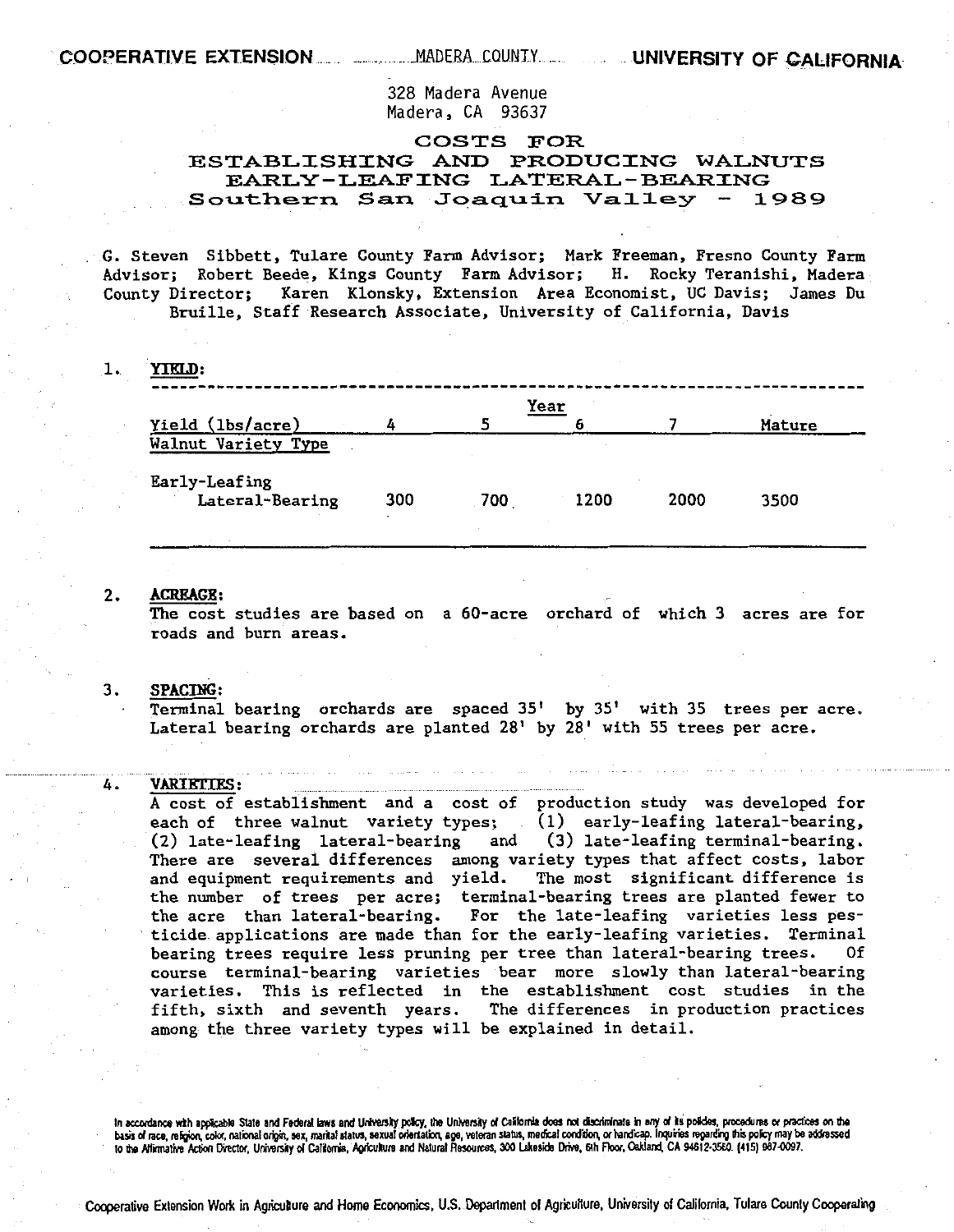5. IRRIGATION: Applied water pumped. System is 70% efficient. A pipeline irrigation systemn is used. The first three years are flood irrigated. Borders are put up after that and the row middles are mowed. Water applications rates are as follows:

| 마수 있는 1 - 12만 | न्तु प्रयास मुख्य में निर्मात न | <b>Contractor</b> |          | Acre Feet/Year | -12 |
|---------------|---------------------------------|-------------------|----------|----------------|-----|
|               |                                 |                   |          |                |     |
|               |                                 |                   |          |                |     |
|               |                                 |                   |          | 2.0            |     |
|               |                                 |                   |          | 3.0            |     |
|               |                                 |                   | $\cdots$ | 5.             |     |
|               |                                 |                   |          | 5.             |     |
|               |                                 |                   |          | 5.             |     |
|               |                                 |                   |          |                |     |

#### 6. FERTILIZER:

The rate of actual nitrogen applied is as follows:

|              | Year | Lbs/Ac/Year |
|--------------|------|-------------|
|              |      |             |
|              |      | 12          |
| $\mathbf{r}$ |      | 27          |
|              | 4    | 54          |
|              |      | 54          |
|              |      | 108         |
|              |      | 108         |
|              |      | 150         |

#### 7. PESTICIDES:

Insect and Disease Control

Early-Leafing Varieties years  $3-5 - 1$  spray (bacteriocide) Year  $6$  & older  $-3$  sprays (1 bacteriocide, 2 insecticide/miticide)

Late-Leafing Varieties - 1 insecticide spray year 4 and every other year thereafter.

Weed Control - Herbicides are applied on the borders, which is  $25%$  of the acreage (one preemergence" and one "contact" application).

#### 8• PRUNING:

Starting in year 5 a pruning tower is rented.

| Year | Lateral-Bearing<br>(early-leafing and late-leafing) | Terminal-Bearing<br>(late-leafing) |
|------|-----------------------------------------------------|------------------------------------|
|      |                                                     | <b>-Hours/Acre</b>                 |
|      | 0.5                                                 | 0.33                               |
|      |                                                     | 0.67                               |
|      |                                                     | 0.67                               |
|      |                                                     |                                    |
|      |                                                     |                                    |
|      |                                                     |                                    |
|      |                                                     |                                    |
|      |                                                     |                                    |

-2-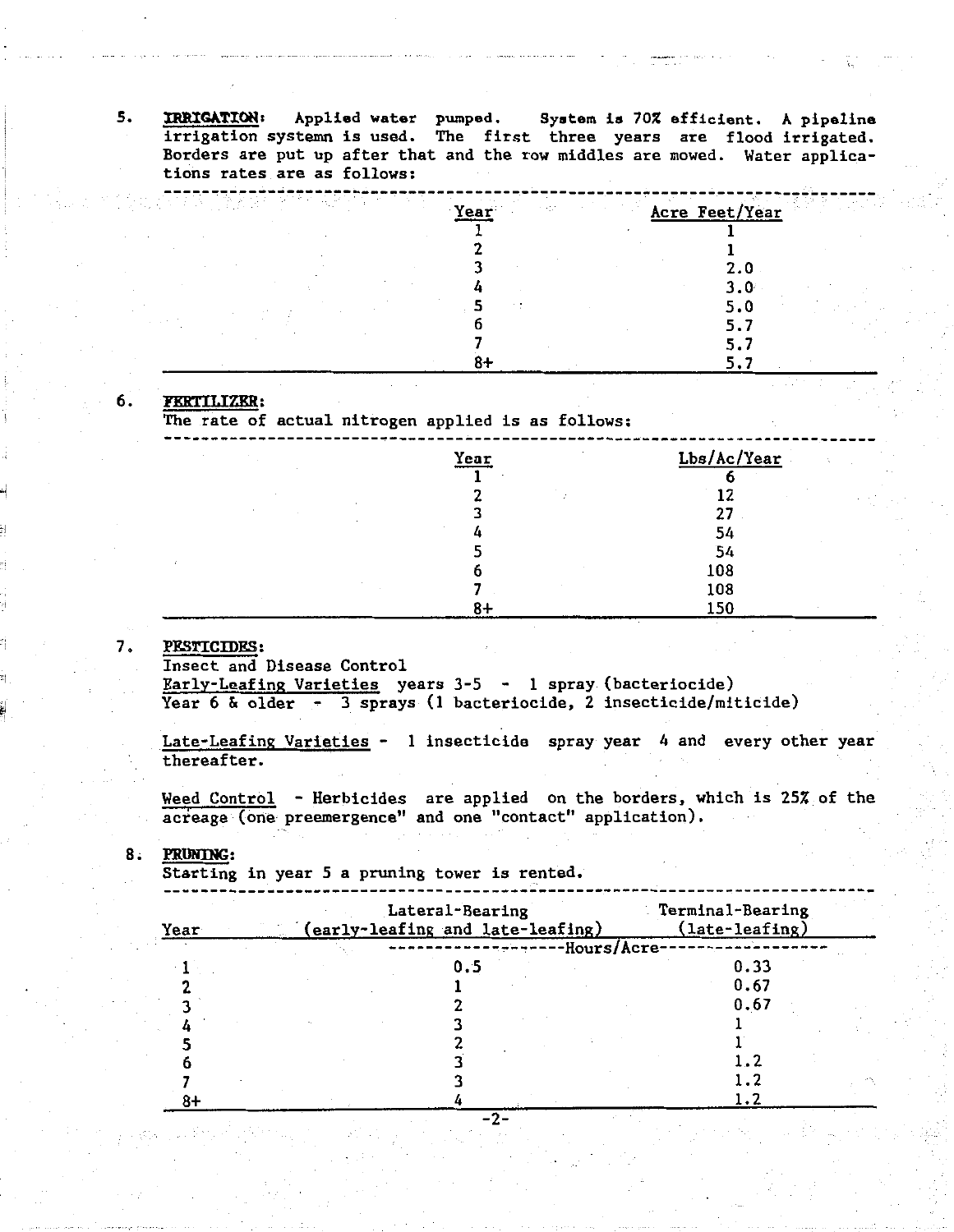#### 9. BRUSH **REHOVAL:**

Brush is removed by hand in establishment years. After that a shredder is used.

#### 10. HARVEST:

The first bearing year is hand-picked with the picker receiving half the crop. Following years are mechanically harvested. The custom rate includes a one ton minimum charge. Ethephon is applied to promote harvest on earlyleafing lateral-bearing varieties.

### 11. INTKRKST:

An operating interest rate of 117. was assumed. Operating capital is assumed to be borrowed for 6 months of each establishment and producing year. Interest is also charged on accumulated cash·costs in establishment years to reflect interest charged on a long-term establishment loan. , Interest is also charged at 11% on investment capital to account for the income foregone by keeping money tied up in capital equipment.

### 12. OVKRHKAD COSTS:

County taxes represent a set fee while office and business costs are estimated at about 8% of the total cultural costs. They include such costs as preparing roadways, general weed control, office, bookkeeping, etc.

### 13. FUKL & REPAIR:

Included are the cost of fuel, maintenance, replacement parts, tires, etc.

#### 14. INVESTMENT COST:

In allocating the equipment cost per acre, the following calculations were made: (a) "Original Cost" of equipment is the estimated new cost and includes 67. sales tax. (b) "Cost Per Acre" is the new cost divided by the number of acres the equipment will be used on. (c) "Depreciation" is based on the "Per Acre Cost" divided by the expected life of the equipment. (d) "Interest" on investment is figured on one-half of the new cost per acre multiplied by  $117.$  (e) The investment cost per acre is calculated as  $607.$  of the cost of all new equipment to reflect a mix of new and used equipment.

15. Land is valued at \$5000 per acre. An interest rate of 117. is applied. At full production, the land is assessed at \$8000/acre for tax purposes. The ranch ls not included in the Williamson Act.

-3-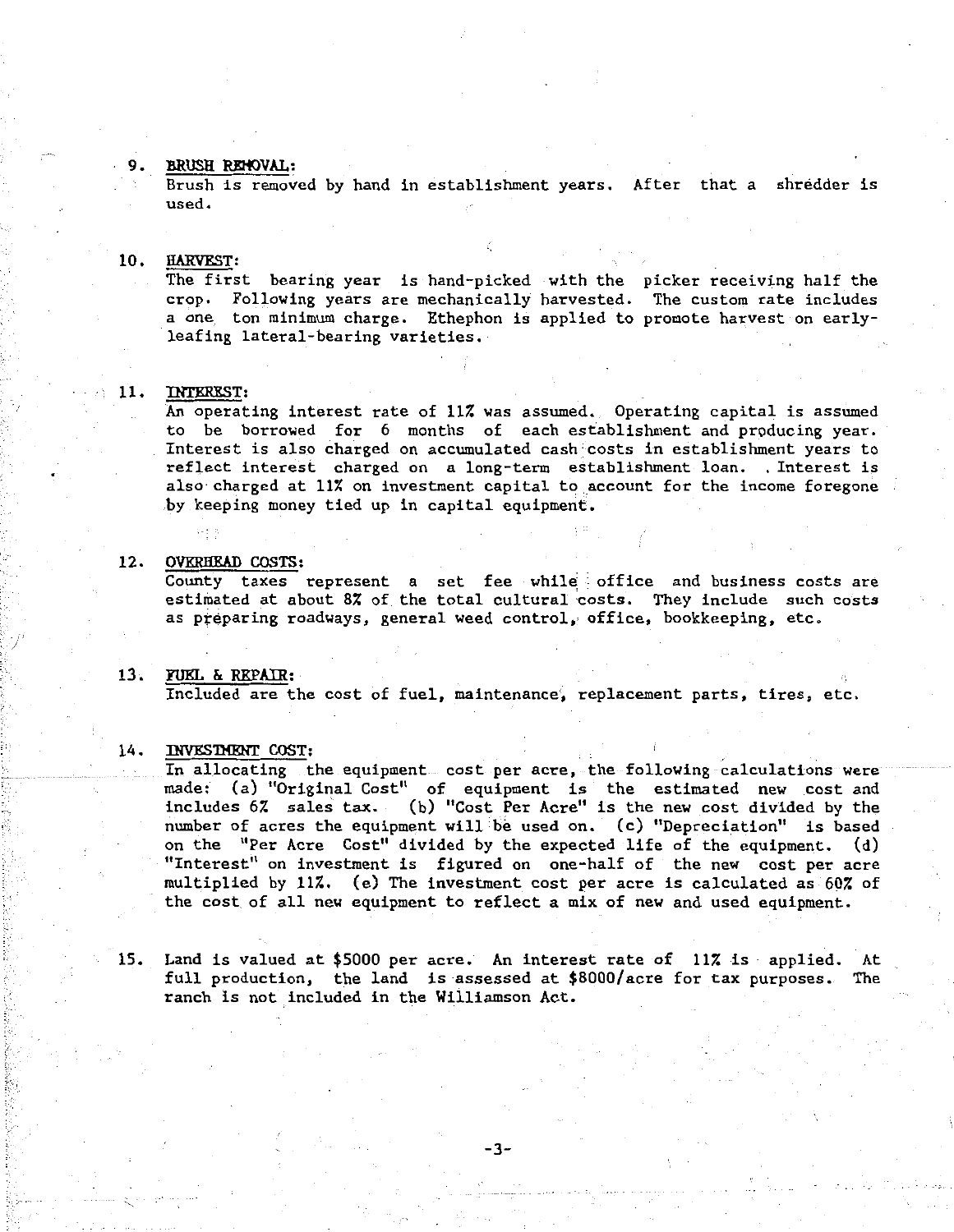### EARLY-LEAFING LATERAL-BEARING Southern San Joaquin Valley - 1989

**Costs are for an orchard planted 28 <sup>9</sup>***X* **28', wtth 55 trees/acre.** A pipeline **irrigation system Is used.** 

Skilled labor: \$8.00 per hour **Interest rate:** 12.0%<br>Field labor: \$6.00 per hour

\$6.00 per hour

|                                                    |                 |         | Costs per Acre |         |              |                 |           |
|----------------------------------------------------|-----------------|---------|----------------|---------|--------------|-----------------|-----------|
| YEAR                                               | 1st             | 2nd     | 3rd            | 4th     | 5th          | 6th             | 7th       |
| YIELD (Pounds/acre)                                |                 |         |                | 300     | 700          | 1,200           | 2,000     |
| Planting costs                                     |                 |         |                |         |              |                 |           |
| Land preparation: subsoil & level - contract.      | 160             |         |                |         |              |                 |           |
| Disk and Float: 4 hours - labor and tractor        | 76 <sup>°</sup> |         |                |         |              |                 |           |
| Trees: 55 0 \$9.50 (+2 2nd Yr. and 1 3rd Yr.)      | 523             | 19      | 10             |         |              |                 |           |
| Survey and Plant: 55 0 \$1.50                      | 83              | 3       | 2              |         |              |                 |           |
| TOTAL PLANTING COSTS                               | \$841           | \$22    | \$11           |         |              |                 |           |
| Cultural costs:                                    |                 |         |                |         |              |                 |           |
| Prune and train (skilled hand labor)               | \$4             | \$8     | \$15           | \$23    | \$55         | \$83            | \$112     |
| Brush disposal                                     | 5               | 9       | 20             | 20      | 20           | 20              | 20        |
| Tillage and Irrigation Preparation:                |                 |         |                |         |              |                 |           |
| 7 hrs. yr. 1 1 hr. yr. 2+                          | 127             | 17      | 17             | 17      | 17           | 17              | 17        |
| Put up borders                                     | 30              | 0       | 0              | 0       | 0            | 0               | 0         |
| Mow middles                                        | 0               | 65      | 65             | 65      | 65           | . 65            | 65        |
| Weed control sprays (material & application)       | o               | 42      | 42             | 42      | 42.          | 42              | 42        |
| Irrig. labor: 4 hrs. 1st yr. 1 hr. yrs. 2+         | 24              | 6       | 6              | 6       | - 6          | 6               | 6         |
| Water $\theta$ \$20/ac. ft. + \$6/ac. district tax | 26              | 26.     | 46             | 92      | 106          | 120             | 120       |
| Fertilizer: Nitrogen \$0.33/1b                     | 2               | 4       | 9              | 18      | 18           | 36              | 50        |
| .5 hr. labor and tractor                           | 7               | 7       | 7              | 7       | $\mathbf{7}$ | 7               | $\cdot$ 7 |
| Pest control sprays                                | 0               | O.      | 12             | 12      | 12           | 60              | 60        |
| Custom application                                 | 0               | 0       | 15             | 15      | 15           | 45              | 45        |
| Hiscellaneous labor and power - 1 hour             | 16              | 16      | 16 ·           | 16      | 16           | 16              | 16        |
| Pick-up truck costs                                | 25              | 25      | 25             | 25      | 25           | 25              | 25        |
| TOTAL CULTURAL COSTS                               | \$266           | \$225   | \$295          | \$358   | \$404        | , \$542         | \$585     |
| Harvesting Costs:                                  |                 |         |                |         |              |                 |           |
| Hand pick - \$.45/1b for 50% of crop               |                 |         |                | 68      | 158          |                 |           |
| 1st Pick - 80% of crop, \$130/ton, 1 ton min.      |                 |         |                |         |              | 130             | 130       |
| 2nd Pick - \$80/acre                               |                 |         |                |         |              | 80              | 80        |
| Hull and dry - \$75/ton                            |                 |         |                | 11      | 26           | 45 <sup>7</sup> | 75        |
| TOTAL HARVEST COSTS<br>ر)                          |                 |         |                | \$79    | \$184        | \$255           | \$285     |
| Overnead Costs:                                    |                 |         |                |         |              |                 |           |
| Office and business costs                          | 100             | 100     | 100            | 100     | 100          | 100             | 100       |
| County Taxes                                       | 54              | 54      | 54             | 54.     | 54           | 153             | 169       |
| Insurance                                          | $3 -$           | - 3     | 3<br>÷.        | 3<br>Λ. | 3            | 3               | 3         |
| TOTAL OVERHEAD COSTS                               | \$158           | \$158   | \$158          | \$158   | \$158        | \$256           | $^{5273}$ |
| TOTAL CASH COSTS                                   | \$1,265         | \$404   | \$464          | \$595   | \$746        | \$1,053         | \$1,142   |
| ACCUNULATED CASH COSTS                             | \$1,265         | \$1,669 | \$2,133        | \$2,728 | \$3,473      | \$4,527         | \$5,669   |

-4-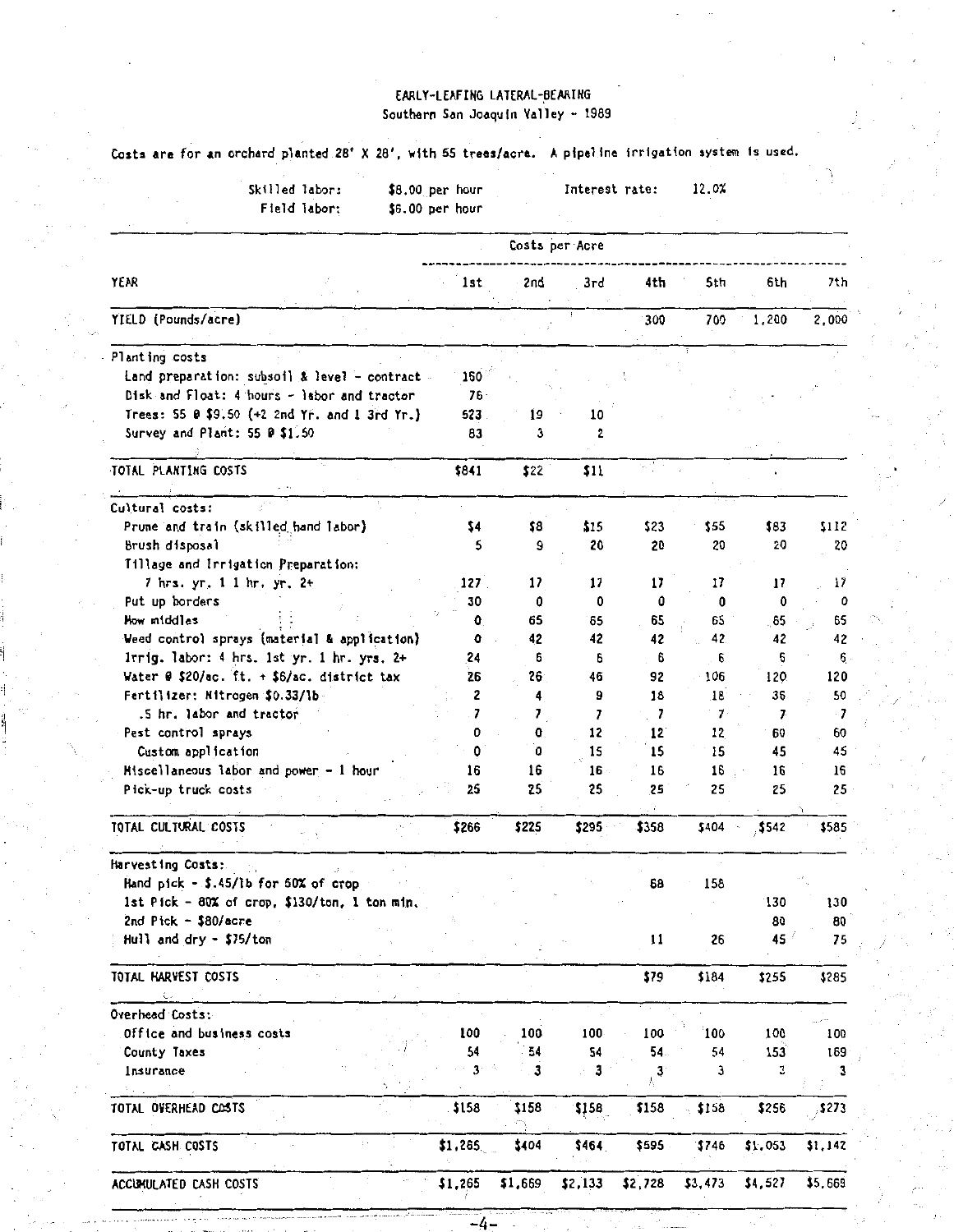|                                            |         |                   | Costs per Acre  |         |         |         |                    |  |  |
|--------------------------------------------|---------|-------------------|-----------------|---------|---------|---------|--------------------|--|--|
| <b>YEAR</b>                                | 1st     | 2nd               | 3rd             | 4th     | 5th     | 6th     | . 7th              |  |  |
| Depreciation:                              |         |                   | $\epsilon = 10$ |         |         |         |                    |  |  |
| Buildings, equipment and irrigation system | 80      | 80                | 80              | 80      | 80      | 80      | 80                 |  |  |
| TOTAL DEPRECIATION                         | \$80    | \$80              | \$80            | \$80    | \$80    | \$80    | \$80               |  |  |
| Interest on Investment                     |         |                   |                 |         |         |         |                    |  |  |
| Buildings, equipment and irrigation system | 52      | 52                | 52              | 52      | 52      | 52      | 52                 |  |  |
| Land \$5000/acre                           | 600     | 600               | 600             | 600     | 600     | 600     | 600                |  |  |
| Interest on accumulated cash costs         | 152     | 200               | 256             | 327     | 417     | 543     | 680                |  |  |
| TOTAL INTEREST ON INVESTMENT               | \$804   | \$852             | \$908           | \$979   | \$1,069 | \$1,195 | \$1,332            |  |  |
| TOTAL COST FOR THE YEAR                    | \$2,148 | \$1,337           | \$1,452         | \$1,654 | \$1,894 | \$2,329 | \$2,554            |  |  |
| CREDIT FROM HARVEST @ \$0.45/POUND         |         |                   |                 | \$135   | \$315   | \$540   | \$900              |  |  |
| NET COST FOR THE YEAR                      |         | $$2,148$ $$1,337$ | \$1,452         | \$1,519 | \$1,579 | \$1,789 | \$1,654            |  |  |
| TOTAL ACCUMULATED NET COST                 | \$2,148 | \$3,485           | \$4,937         | \$6,456 | \$8,035 |         | $$9,824$ $$11,478$ |  |  |
|                                            |         |                   |                 |         |         |         |                    |  |  |

 $\frac{1}{4}$  3

-s~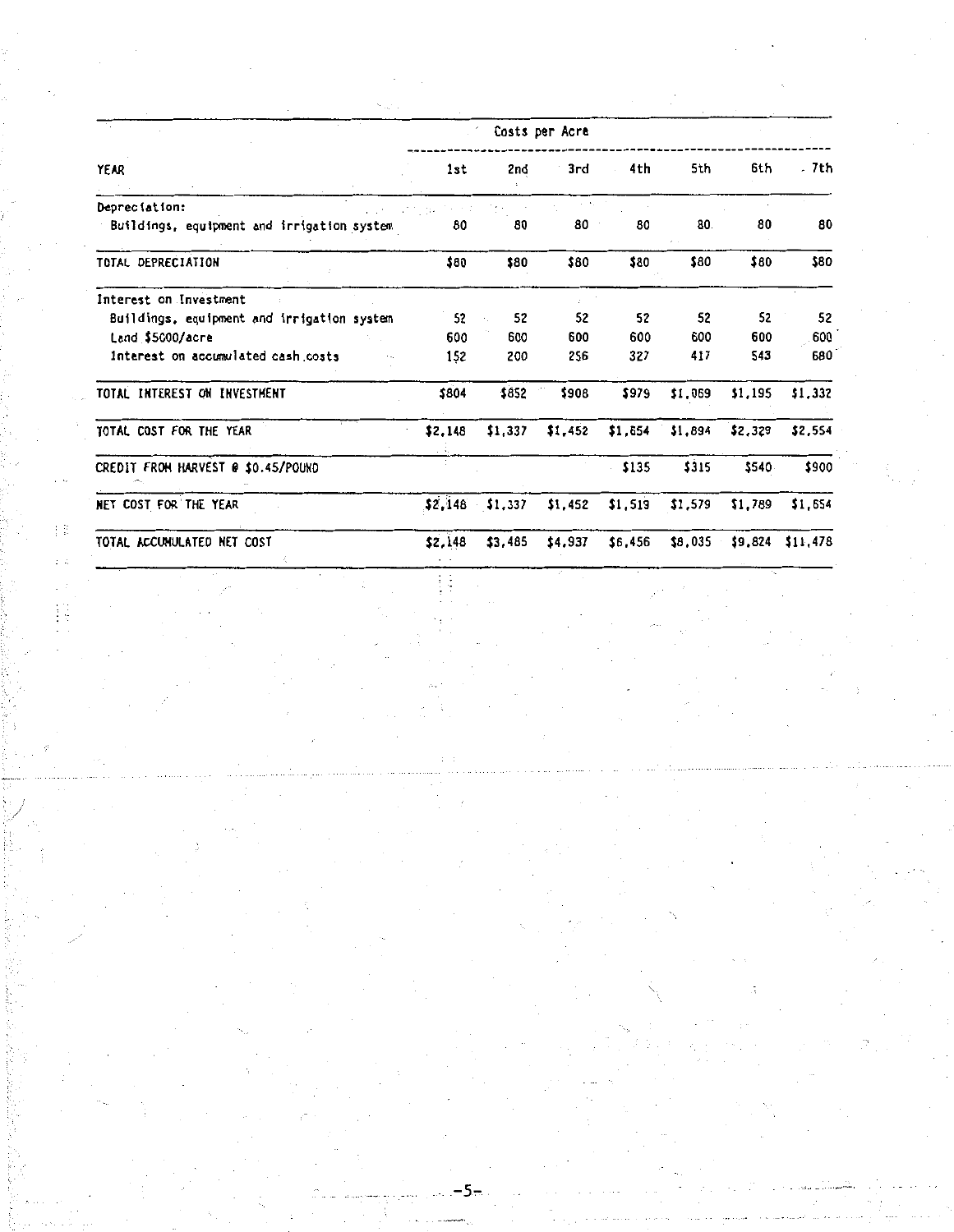## SAMPLE COSTS TO PRODUCE ENGLISH WALNUTS Early-Leaftn~ **and lateral-Bearing**  Southern San Joaquin Valley - 1989

| Labor Rate:                           |                     | \$6.00/hr. field labor       |     | \$8.00/hr. skilled labor |                      | Interest Rate:<br>. Yield - dry (lbs/acre): 3,500 |         |         | $12\chi$ |
|---------------------------------------|---------------------|------------------------------|-----|--------------------------|----------------------|---------------------------------------------------|---------|---------|----------|
|                                       | Tractor/            | *********************        |     |                          |                      | --- Cash and Labor Costs per Acre ---------       |         |         |          |
|                                       |                     | Implement Implement          |     |                          |                      | Labor Fuel & Material Custom Total                |         |         | Your     |
| Operation                             | No.                 | Кo.                          |     |                          |                      | Hours Cost/A Repairs Cost /Rent                   |         | Cost    | Cost     |
|                                       |                     |                              |     |                          |                      |                                                   |         |         |          |
| Cultural costs:                       |                     |                              |     |                          |                      |                                                   |         |         |          |
| Pruning                               |                     |                              | 4.0 | \$32.00                  |                      |                                                   | \$80.00 | \$112   |          |
| Brush Disposal                        |                     | - 6                          | 1.2 | 10.56                    | \$9.59               |                                                   |         | 20      |          |
| Fertilize (1504 N 0 \$.33)            |                     |                              |     |                          |                      | \$49.50                                           | 6.00    | 56      |          |
| Spray: Pest Control 4X                |                     |                              |     |                          |                      | 110.00                                            | 60.00   | 170     |          |
| Tillage and irrig. prep.              | 1                   | Z.                           | 1.0 | 8.80                     | 8,55                 |                                                   |         | 17.     |          |
| 1rrigation $(8 \times 8.5" = 68")$    |                     | 8                            |     |                          |                      | 120.00                                            |         | 120     |          |
| Labor                                 |                     |                              | 1.0 | 5.00                     |                      |                                                   |         | - 6     |          |
| Spray: Weed Control                   |                     |                              |     |                          |                      |                                                   | 42.00   | 42      |          |
| Now (8 times)                         |                     |                              | 4.0 | 35.20                    | 29.39                |                                                   |         | 65      |          |
| <b>Hiscellaneous</b>                  |                     |                              | 1.0 | 8.00                     | 7.50                 |                                                   |         | 16      |          |
| Costs for pick up truck               |                     |                              |     |                          | 25.00                |                                                   |         | 25      |          |
|                                       |                     |                              |     |                          |                      |                                                   |         |         |          |
| Interest on operating capital 0 12%   |                     |                              |     |                          |                      |                                                   |         | 41      |          |
| TOTAL CULTURAL COSTS                  |                     |                              | 12  | \$101                    | \$80                 | \$280                                             | \$188   | \$689   |          |
|                                       |                     |                              |     |                          |                      |                                                   |         |         |          |
| Harvest Costs:                        |                     |                              |     |                          |                      |                                                   |         |         |          |
| 1st Pick and Haul - 80%               |                     | \$130 per ton, 1 ton minimum |     |                          |                      |                                                   | \$182   | \$182   |          |
| $-20%$<br>2nd Pick<br>$\mathcal{L}$   |                     | \$80 per acre                |     |                          |                      |                                                   | 80      | 80      |          |
| Hull & Dry                            |                     | \$75 per ton                 |     |                          |                      |                                                   | 131     | 131     |          |
| TOTAL HARVEST COSTS<br>============== |                     |                              |     |                          |                      |                                                   | \$393   | \$393   |          |
| Cash overhead:                        |                     |                              |     |                          |                      |                                                   |         |         |          |
| Office and business costs             |                     |                              |     |                          |                      |                                                   |         | \$83    |          |
| County Taxes                          |                     |                              |     |                          |                      |                                                   |         | 112     |          |
| Equipment Insurance                   |                     |                              |     |                          |                      |                                                   |         | 3       |          |
|                                       |                     |                              |     |                          |                      |                                                   |         |         |          |
| TOTAL CASH OVERHEAD COSTS             |                     |                              |     |                          |                      |                                                   |         | \$198   |          |
| TOTAL CASH COSTS                      |                     |                              |     |                          |                      |                                                   |         | \$1,281 |          |
| TOTAL CASH COST/TON:                  | ------------------- | 3500 lbs/acre yield.         |     |                          | -------------------- |                                                   |         | \$732   |          |
|                                       |                     |                              |     |                          |                      |                                                   |         |         |          |
|                                       |                     | Per production               |     |                          |                      | --------- Annual Cost ---------                   |         |         |          |
| Investment                            |                     |                              |     | Acre Depreciation        |                      | Interest $8$ 12%                                  |         |         |          |
|                                       |                     |                              |     |                          |                      |                                                   |         |         |          |
| Land (bare)                           |                     | \$5,000                      |     |                          |                      | \$600                                             |         | \$600   |          |
|                                       |                     | 863                          |     | \$80                     |                      | 52                                                |         | $132 -$ |          |
| Equipment & buildings                 |                     |                              |     | 287                      |                      | 689                                               |         |         |          |
| Trees (40 yr. depreciation)           |                     | 11,478                       |     |                          |                      |                                                   |         | 976     |          |
| TOTAL INVESTMENT COSTS                |                     | \$17,341                     |     | \$357                    |                      | \$1,340                                           |         | \$1,707 |          |
| TOTAL COSTS PER ACRE                  |                     |                              |     |                          |                      |                                                   |         | \$2,988 |          |

-6-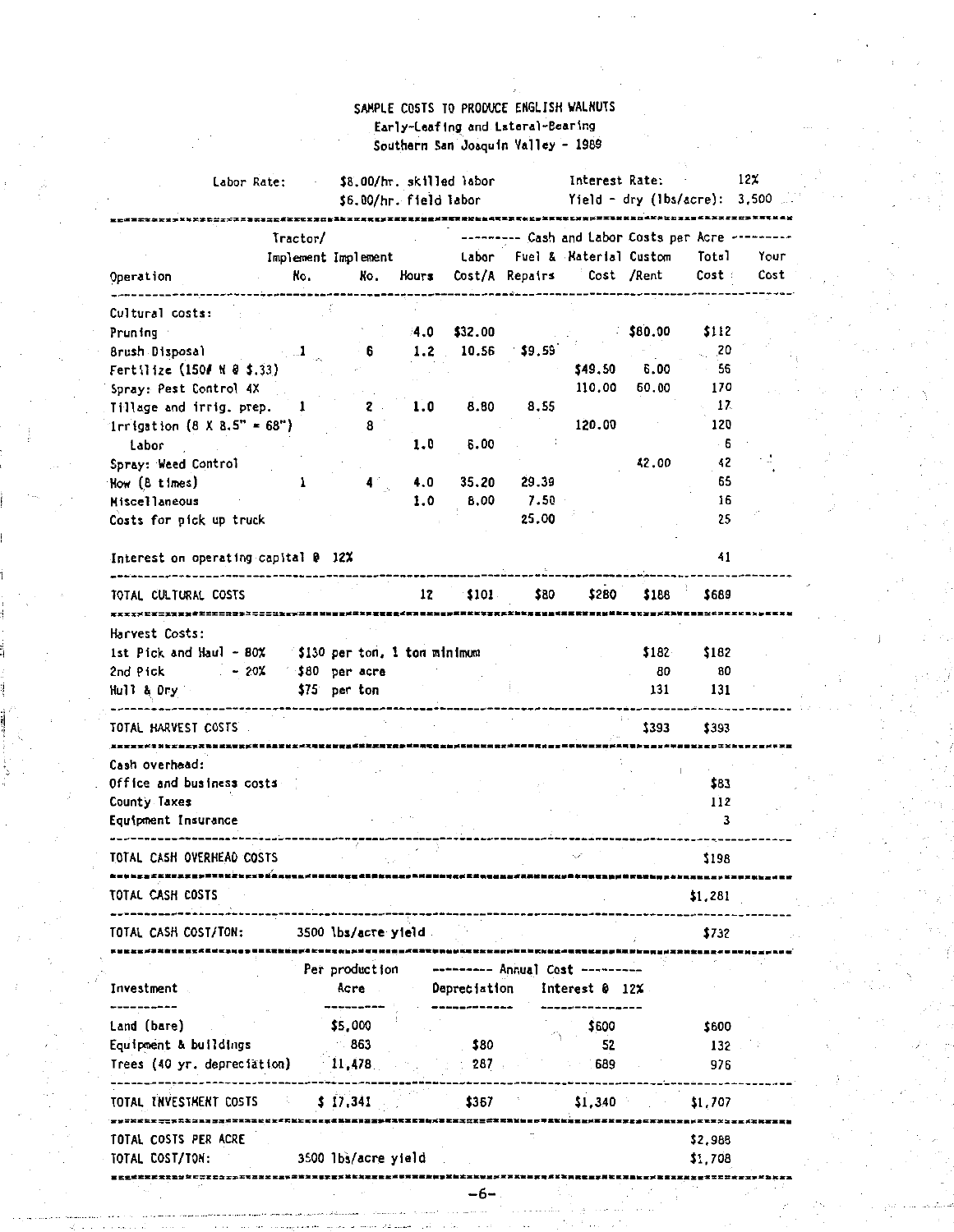### EARLY-LEAFING LATERAL-BEARING WALNUTS HOHTHLY SUHHARY OF PER ACRE CASH COSTS

**Production Year: October - September**  Southern San Joaquin Valley - 1989

| Operation                              | 0ct -         | Nov               | Dec  | Jan               | Feb         | Har  | Apr   |                      | Nay Jun     | Jul       | Aug   | <b>Sep</b> | <b>TOTAL</b>        |
|----------------------------------------|---------------|-------------------|------|-------------------|-------------|------|-------|----------------------|-------------|-----------|-------|------------|---------------------|
| Cultural costs:                        |               |                   |      |                   |             |      |       |                      |             |           |       |            |                     |
| Pruning                                |               |                   |      | 112.0             |             |      |       |                      |             |           |       |            | \$112               |
| Brush Disposal                         |               |                   |      | 20.1              |             |      |       |                      |             |           |       |            | 20                  |
| Fertilize (1501 N)                     |               |                   |      |                   |             |      |       | 27.8                 |             |           | 27.8  |            | 56                  |
| Spray: Pest Control*                   |               |                   |      |                   |             | 63.8 |       |                      |             | 26.6 26.6 | 53.1  |            | 170                 |
| Tillage & irrig. prep                  |               |                   |      |                   |             |      |       |                      |             |           | 17.3  |            | 17                  |
| Irrigation $(B \times B.5")$           |               |                   |      |                   | $6.7^\circ$ |      |       | $6.7$ 13.3 13.3 26.7 |             | 26.7      | 26.7  |            | 120                 |
| Labor                                  |               |                   |      |                   | .8          | .8   | .8    | .8                   | .8          | 1.1       | 1.1   |            | 6                   |
| Spray: Weed Control**                  |               | 31.3              |      |                   |             |      |       | 10.7                 |             |           |       |            | . 42<br>65          |
| Mow <sub>5X</sub>                      |               |                   |      |                   | 12.9        |      | 12.9  |                      | $12.9$ 12.9 |           | 12.9  |            |                     |
| Miscellaneous                          |               |                   |      |                   |             |      | 7.8   |                      |             | 2.1       | 2.1   | 7.8<br>2.1 | 16<br>25            |
| Pick-up truck costs                    |               | $2.1 - 2.1 - 2.1$ |      | 2.1               | 2.1         | 2.1  | 2.1   | 2.1                  | 2.1         |           |       |            |                     |
| Interest on operating<br>capital @ 11% |               | $\cdot$           | .4   | 1.7               | 2.0         | 2.7  | 3.1   | 3.8                  | 4.5         | 5.2       | 6.6   | 10.7       | 41                  |
| TOTAL CULTURAL COSTS                   | $\frac{1}{2}$ | \$34              |      | $$2$ $$136$       | \$24        | \$76 | \$40  | \$71                 | \$74        | \$62      | \$148 | \$21       | \$689               |
| Harvest Costs (1.75 tns/A):            |               |                   |      |                   |             |      |       |                      |             |           |       |            |                     |
| Shake                                  |               |                   |      |                   |             |      |       |                      |             |           |       | 182.0      | 182                 |
| Sweep & Pick Up                        |               |                   |      |                   |             |      |       |                      |             |           |       | 80.0       | 80                  |
| Hull & Dry                             |               |                   |      |                   |             |      |       |                      |             |           |       | 131.3      | 131                 |
|                                        |               |                   |      |                   |             |      |       |                      |             |           |       |            |                     |
| TOTAL HARVEST COSTS                    |               |                   |      |                   |             |      |       |                      |             |           |       | .393       | \$393               |
| Cash overhead:                         |               |                   |      |                   |             |      |       |                      |             |           |       |            |                     |
| Office and business                    | 6.9           |                   |      | $6.9$ $6.9$ $6.9$ | 6.9         | 6.9  | 6.9   |                      | $6.9$ 6.9   | 6.9       | 6.9   | 6.9        | 83                  |
| County Taxes                           |               |                   | 55.9 |                   |             |      | 55.9  |                      |             |           |       |            | 112                 |
| Equipment Insurance                    |               |                   |      | 3.5               |             |      |       |                      |             |           |       |            | 3                   |
| TOTAL CASH OVERHEAD                    | \$7           | \$7               | \$63 | \$10              | \$7         | \$7  | \$63  | \$7                  | \$7         | \$7.      | \$7   | \$7        | \$198               |
| TOTAL CASH COSTS                       | \$9           | $-11$             |      | \$65 \$146        | \$31        | \$83 | \$103 | \$78                 | \$80        | \$69      |       |            | \$155 \$421 \$1,281 |

Preemergence in November. Contact in Hay.

 $x = x$ 

 $-7-$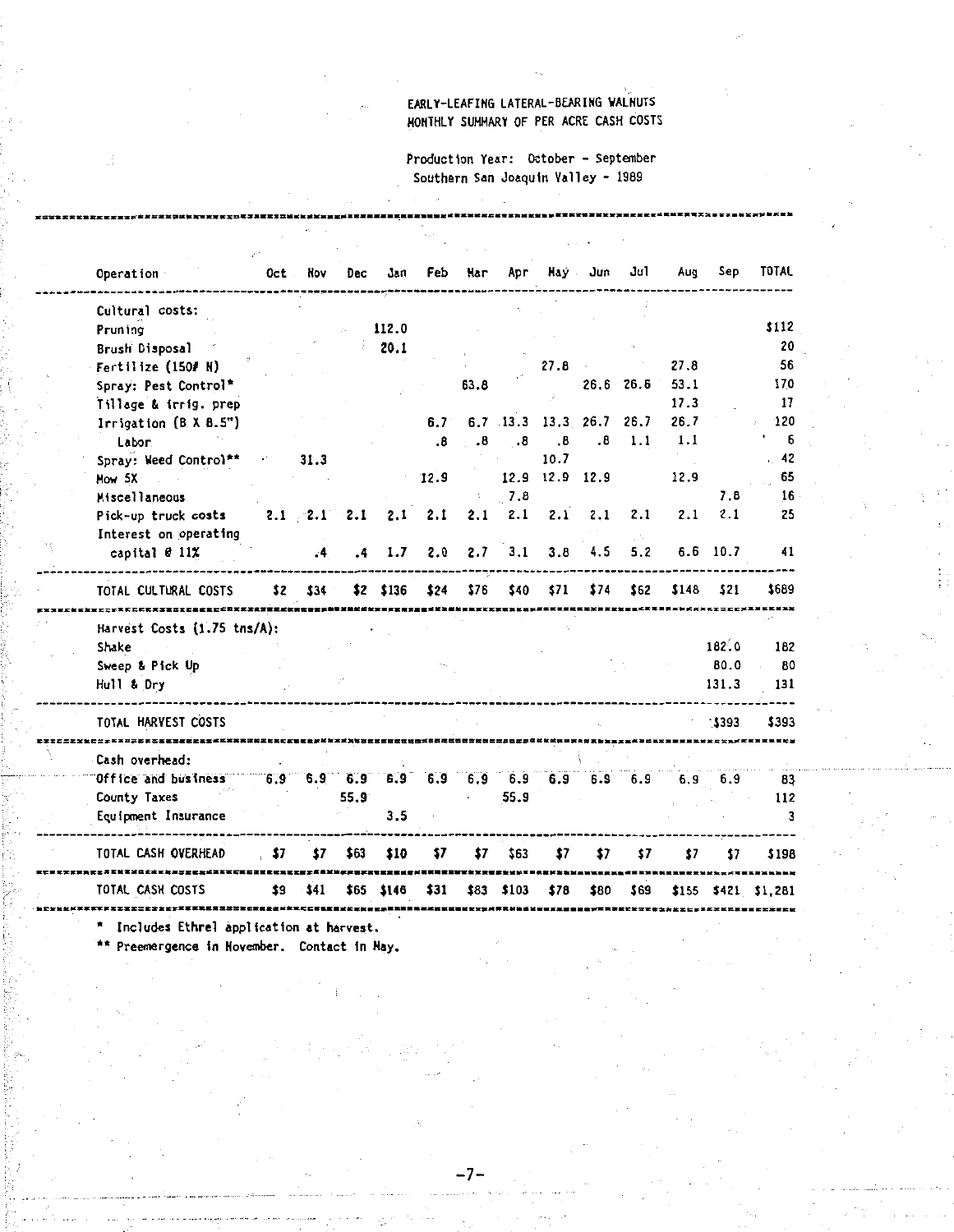#### EQUIPHENT ANO BUILDING LIST FOR EARLY-LEAFING LATERAL-BEARING ENGLISH WALNUTS **Southern San Joaquin Valley - 1989**

| Interest Rate: | 12% | Fuel Cost per Gallon \$.80 |
|----------------|-----|----------------------------|
|                |     | 3.86                       |

| ITEH<br>$\mathbf{I}$ |                            | <b>NEW</b><br><b>COST</b> | ANNUAL<br><b>USE</b> | COST<br>PER<br><b>ACRE</b> | LIFE <b>A</b> |                 |                   | YEARS ----OVERHEAO*---<br>TO DEPREC- INTEREST* |       |          | $---$ HOURLY COSTS $---$  |        |
|----------------------|----------------------------|---------------------------|----------------------|----------------------------|---------------|-----------------|-------------------|------------------------------------------------|-------|----------|---------------------------|--------|
|                      | DESCRIPTION                |                           | (ACRES)              |                            | (HRS)         |                 | TRAOE IATION      |                                                |       |          | TAR* FUEL* REPAIRS* TOTAL |        |
|                      | Tractors:                  |                           |                      |                            |               |                 |                   |                                                |       |          |                           |        |
|                      | 55 HP wheel diesel         | \$20,000                  | -60                  | \$333                      | 12,000        |                 | $10 \quad $33.33$ | \$20.00                                        |       |          | $120\%$ \$2.95 \$2.00     | \$4.95 |
|                      | Disc, tandem 14'           | 7,500                     | 60                   | 125                        | 2,500         | 10              | 12.50             | 7.50                                           | .120. |          | 3,60                      | 3.60   |
| 3                    | Float                      | 2,000                     | ⋅ 60                 | 33                         | 2,500         | 10 <sub>1</sub> | 3,33              | 2.00                                           | 120   |          | .96                       | .96    |
|                      | Hower <sup>-2</sup>        | 4,000                     | 60                   | 67                         | 2,000         | 10              | 6.67              | 4,00                                           | 120   |          | 2.40                      | 2.40   |
| 5.                   | Brush rake                 | 1,000                     | - 601                | 17                         | 2,500         | $-15$           | 1.11              | 1.00                                           | 100   |          | .40                       | .40    |
| 6                    | Brush shredder             | 7,600                     | 60                   | 127                        | 2,500         | 10              | 12.67             | 7.60                                           | 100   |          | 3.04                      | 3.04   |
| $7 \cdot$            | Weed sprayer, SP           | 1,650                     | 60                   | 28                         | 2.000         | 10              | 2.75              | 1.65                                           | 120   | $2.58$ . | .99                       | 3.57   |
| 8                    | Pipeline irrigation system | 24,000                    | 60                   | 400                        | 27,000        | 20              | 20.00             | 24.00                                          | 10    |          | .09                       | .09    |
| 9.                   | Pick-up. 1/2 ton           | 14,000                    | 60                   | 233                        | 2,000         | 7               | 33.33             | 14.00                                          | 60    |          |                           |        |
|                      | Miscellaneous shop tools   | 4,500                     | 60                   | 75                         |               | 10              | 7.50              | 4.50                                           |       |          |                           |        |
|                      | Buildings                  | 12,000                    | 60                   | 200                        | įΞ            | 30              | 6.67              | 12.00                                          |       |          |                           |        |
|                      | TOTAL COST                 | \$86,250                  |                      | \$1,438                    | ŦŦ.           |                 | \$133             | \$86                                           |       |          |                           |        |
|                      | 60% OF NEW COSTS*          | \$51,750                  |                      | \$863                      |               |                 | \$80              | \$52                                           |       |          |                           |        |

\* DEFINITIONS:

| YEARS TO TRADE---------- | The projected life of the machine in years adjusted for excessive annual use.               |
|--------------------------|---------------------------------------------------------------------------------------------|
| OVERHEAD -----           | Per acre per year.                                                                          |
| DEPRECIATION -------     | "COST PER ACRE" divided by "YEARS TO TRADE"                                                 |
| INTEREST--               | ("COST PER ACRE" X "INTEREST RATE") divided by 2 = average interest cost per acre per year. |
| $TAR$ ------             | Total accumulated repairs. The total cost of repairs during the machine's life expressed as |
|                          | a percent of "NEW COST". Calculated from equations based on equipment type and annual use.  |
| HOURLY COST OF FUEL----- | Diesel fuel, oil and lube costs per hour = HP x cost of diesel fuel/gal X 0.0667.           |
|                          | Gasoline fuel, oil and lube costs per hour = $HP \times cost$ of gasoline/gal X 0.0889.     |
|                          | HOURLY COST OF REPAIRS -- ("NEW COST" X "TAR") divided by ("LIFE IN HOURS").                |
|                          | 60% OF NEW COSTS ------ Used to reflect a mix of new and used equipment.                    |
|                          |                                                                                             |